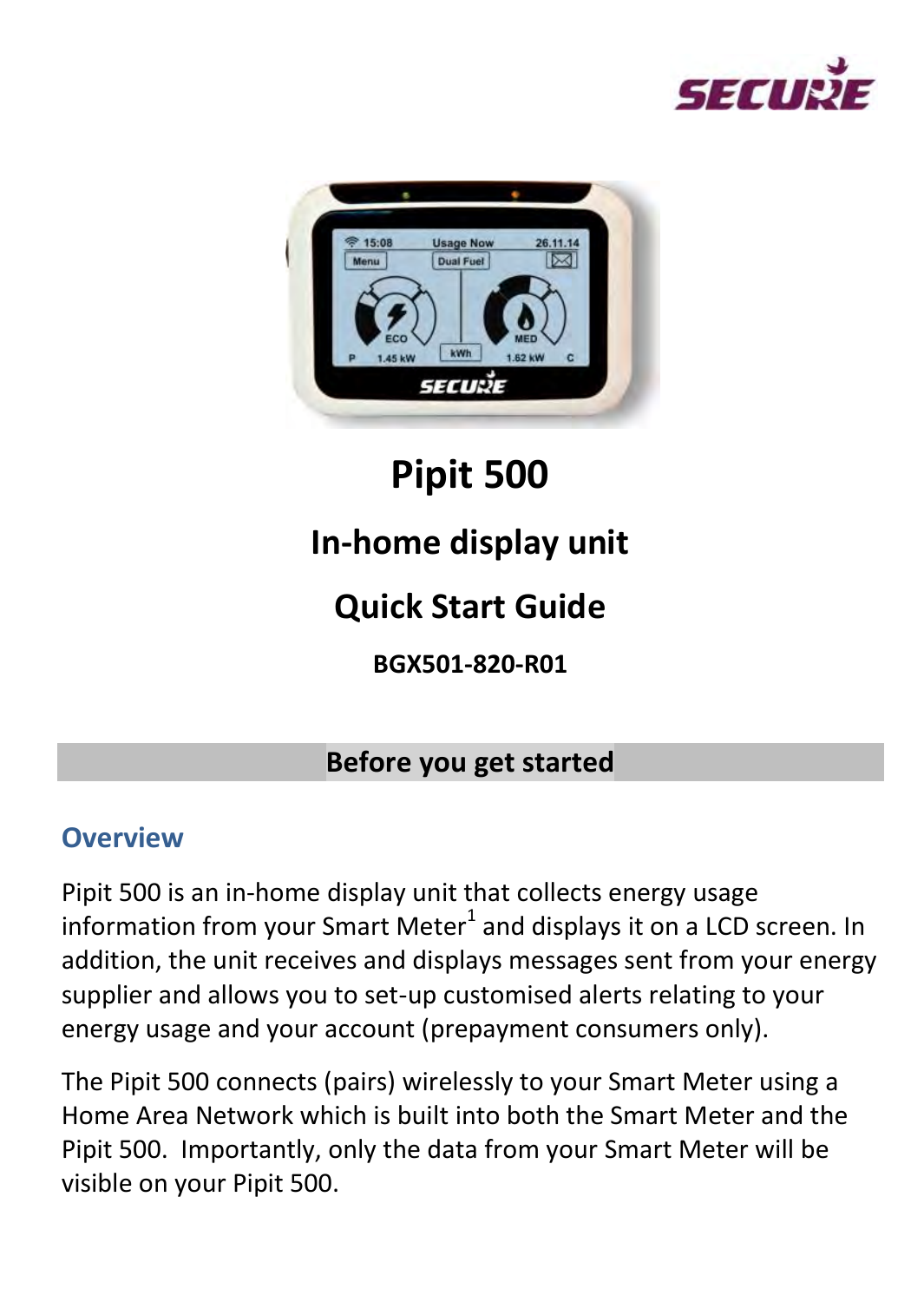**Touch screen:** Pipit's LCD screen is touch-sensitive and backlit. The buttons and functions on the screen will change depending on the operation being carried out.

**Energy usage information:** Presents near real-time information on the energy you are currently using and also allows you to check your past energy usage patterns.

**Supplier messages:** Alerts you when a message from your energy supplier has been received and allows you to view it and stores it for future reference.

**Customised alerts:** Allows you to set-up threshold alerts to inform you when your consumption is higher than you want it to be or that your account is low on credit (prepayment only).

*1 Smart Meter refers to an electronic electricity meter and/or gas meter with wireless communications to talk to an in-home display device using ZigBee® SEP 1.x.* 

# **What's inside the box?**

Inside your Pipit 500 pack you will find:

- Pipit 500 (in-home display unit)
- Mains power adaptor
- Quick start guide (this document)
- Wall mount bracket
- 2 x AAA alkaline batteries



### **Care instructions**

- Do not use the unit for any purpose other than for which it is intended.
- To avoid damage, do not use sharp objects on the display.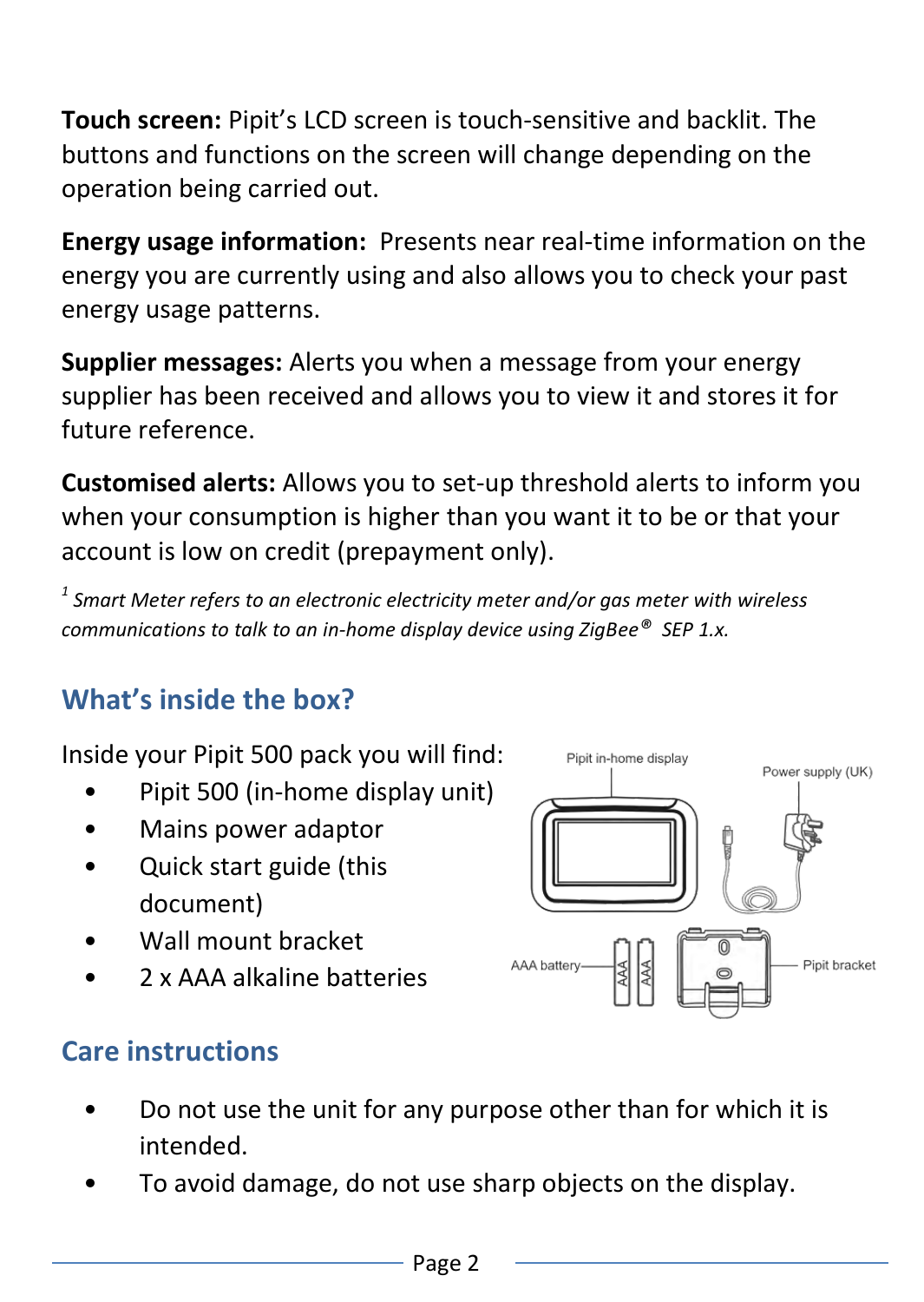- Do not immerse the unit in water or any other liquid. Keep it away from heat-generating sources or areas with high moisture.
- Excessive impact or shock may damage the unit. If the display is damaged avoid touching the liquid crystals contained in it.

#### **Setting up your Pipit 500**

 $\langle \cdot \rangle$  Only use the adapter provided with your display to power it. Place the unit in an easy-to-view location, near a power outlet.

**Step 1**: Insert the two AAA batteries supplied with the unit**,** taking care to observe that they are fitted correctly, as indicated by the terminal markings in the battery compartment (refer to page 16).

**Step 2:** Hold the display with its rear facing towards you; align the small end of the power adapter cable vertically with symbol 'B' facing towards you and plug it into the socket at the back of the display as shown in the figure.

**Step 3:** Push the cable into the groove of the cable grip to secure the connector.

**Step 4:** Plug the other end into a power outlet and switch the power on. The splash screen should appear, as shown below.





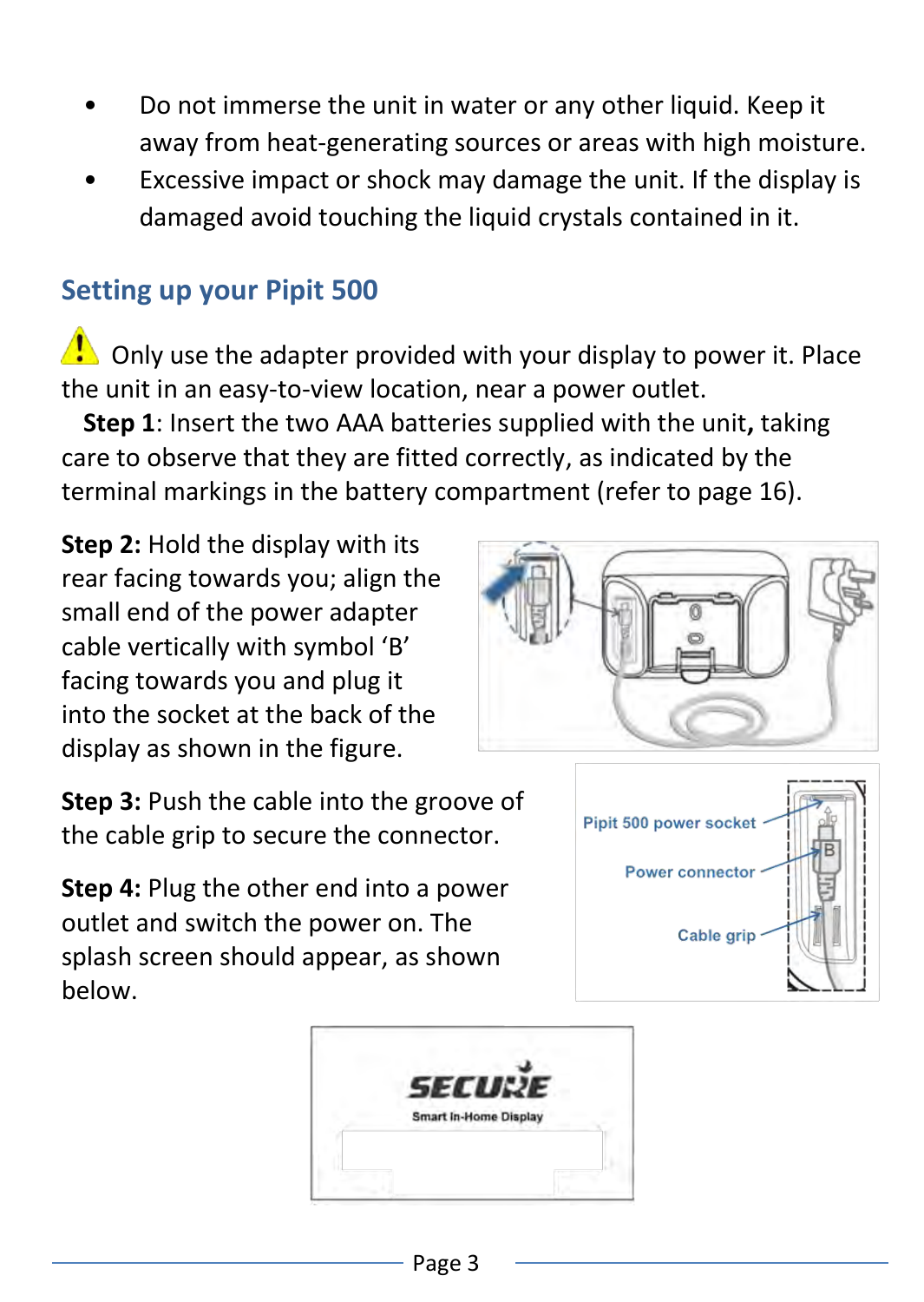#### **Pairing Pipit 500 with your Smart Meter**:

Before you can start using your Pipit it must be connected (paired) wirelessly with your Smart Meter. This is typically a one off task and is a similar process to pairing a mobile phone to a Bluetooth device. The devices that are paired will be remembered, even if power is lost.

After initial start up press the **Network** icon from the **Settings** menu, Pipit 500 will display the message *'Waiting for home area network'* indicating that the unit is searching for your Smart Meter. Joining the network is a self-running process which can take up to 10 minutes and doesn't require you to press anything on the display. Once the unit has ioined the network the no HAN flashing icon  $\heartsuit$  in the top left-hand corner will be replaced by the network connection icon  $\mathcal{F}$ , the display reverts back to the **Settings** menu.

If your display does not link to your network go to the 'Troubleshooting' section for further advice.

# $\bullet$  Note:

In order to restore the pairing process, it may also be necessary to identify and enter the following information:

- 1. The MPAN of your electricity meter and MPRN of your gas meter (this can be found on your electricity bill or on the face of your meter).
- 2. The MAC number of your Pipit 500 (this can be found on the underside of the unit.

Once you have identified these numbers you will need to provide them to your electricity and/or gas supply company<sup>2</sup> for the pairing process to be completed. This is typically done via a web portal. (See the section 'Troubleshooting' for further information).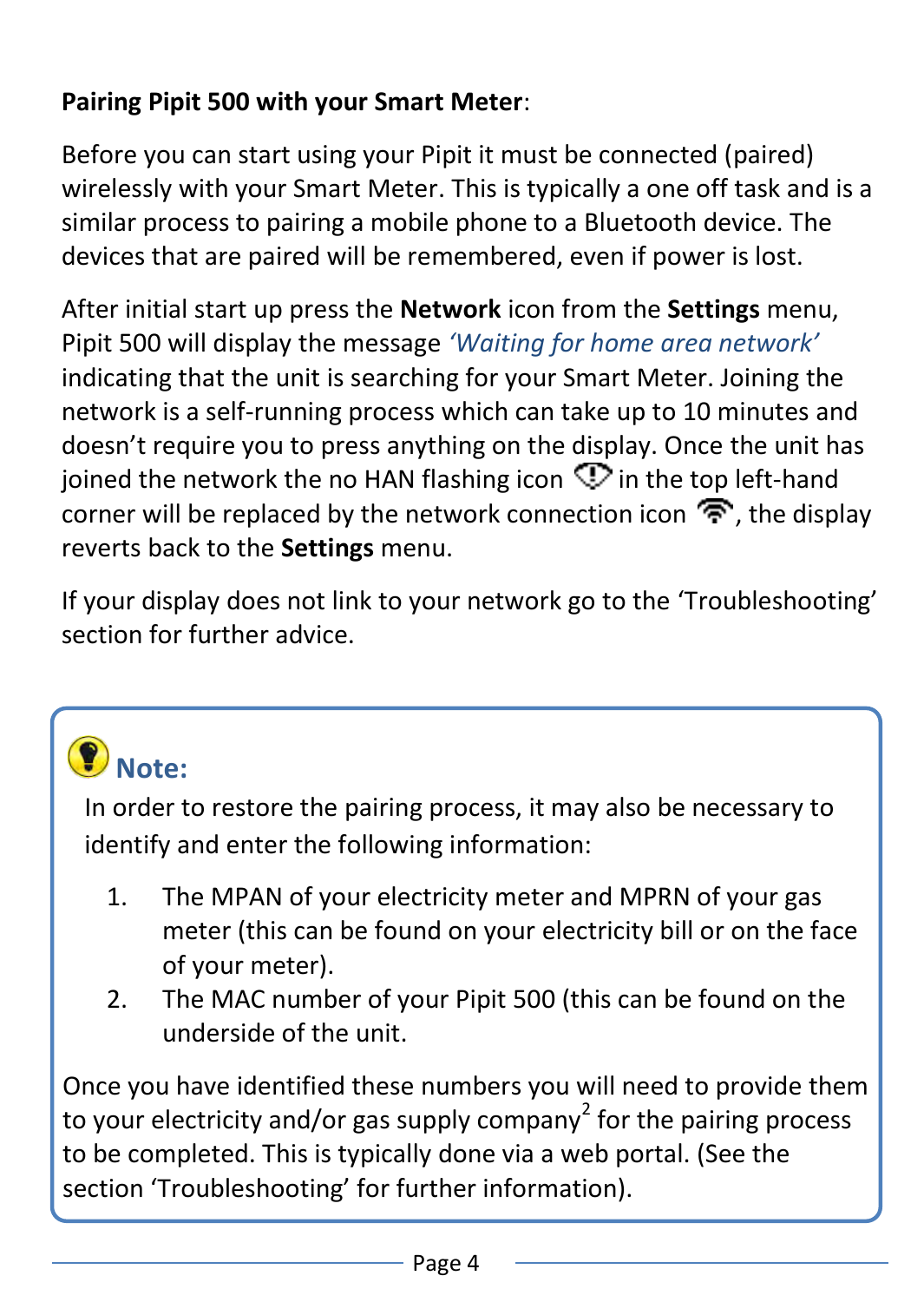Once the display has paired with your Smart Meter(s) it will display the Home energy screen and data will be updated approximately every 10 seconds from your electricity meter and every 15 minutes from your gas meter.



*<sup>2</sup>Electricity or gas supply company is not the energy retailer that sends you your bill, but rather the company which provides power services to your home; including the meter.*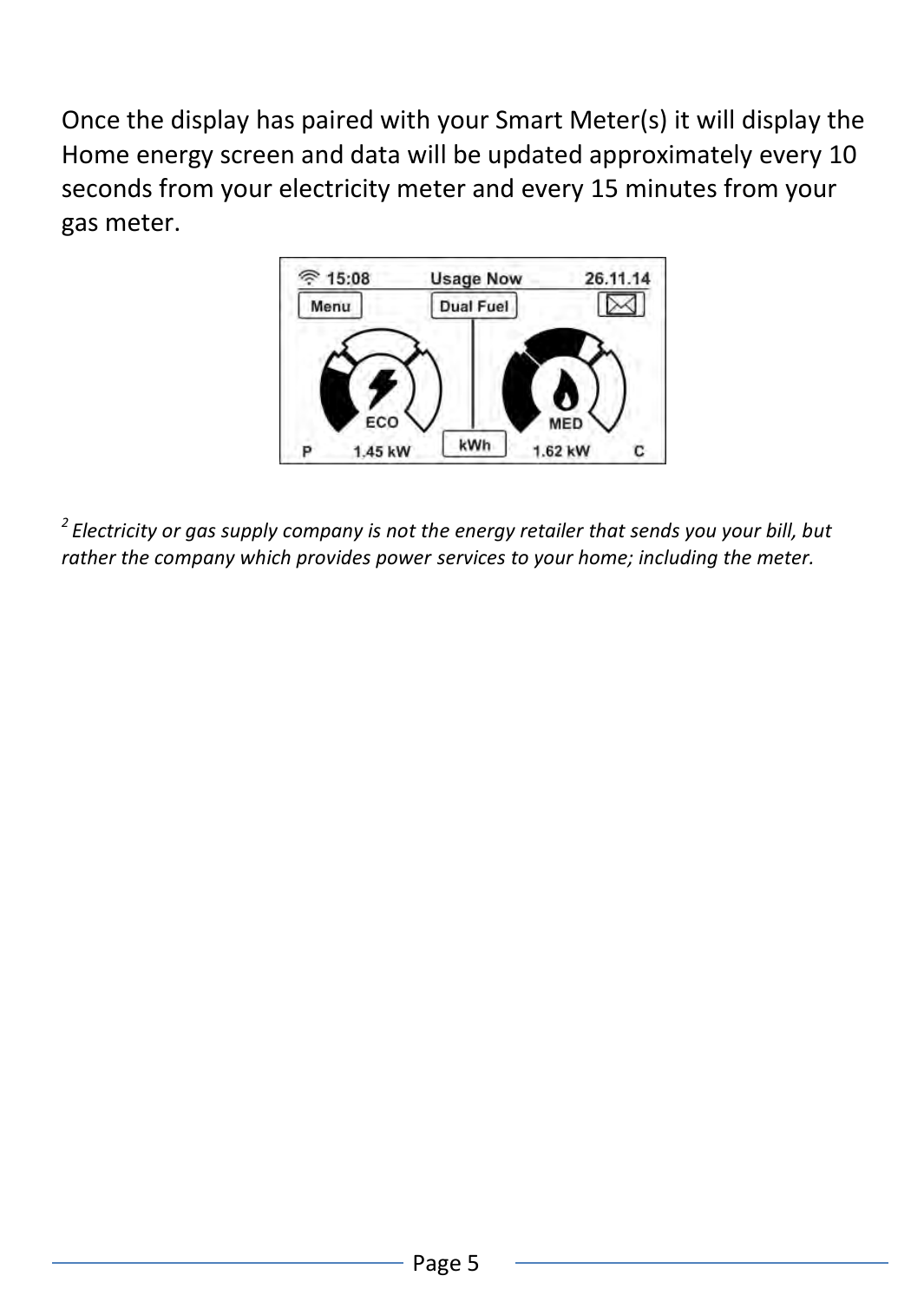### **Home screen (dual-fuel)**



- Network icon indicates the network connection status **1 2**
- Current time
- Current date **3**



**6**

- **Menu** button press this to access the main menu **5**
	- **Fuel** selection button press this to toggle the home screen display between electricity only, gas\* only or dual-fuel\*
- Fuel icon: electricity and/or gas\* **7**
- Rate of consumption indicator indicates your rate of consumption: Economy (ECO), Medium (MED) or High (HI). When the indicator is in the ECO or MID range, your current usage is within your £ per day target. If the indicator is in the High range, you will exceed your £ per day target if the current level of consumption is maintained. (You can set your daily target from Menu>Settings>Target menu). **8**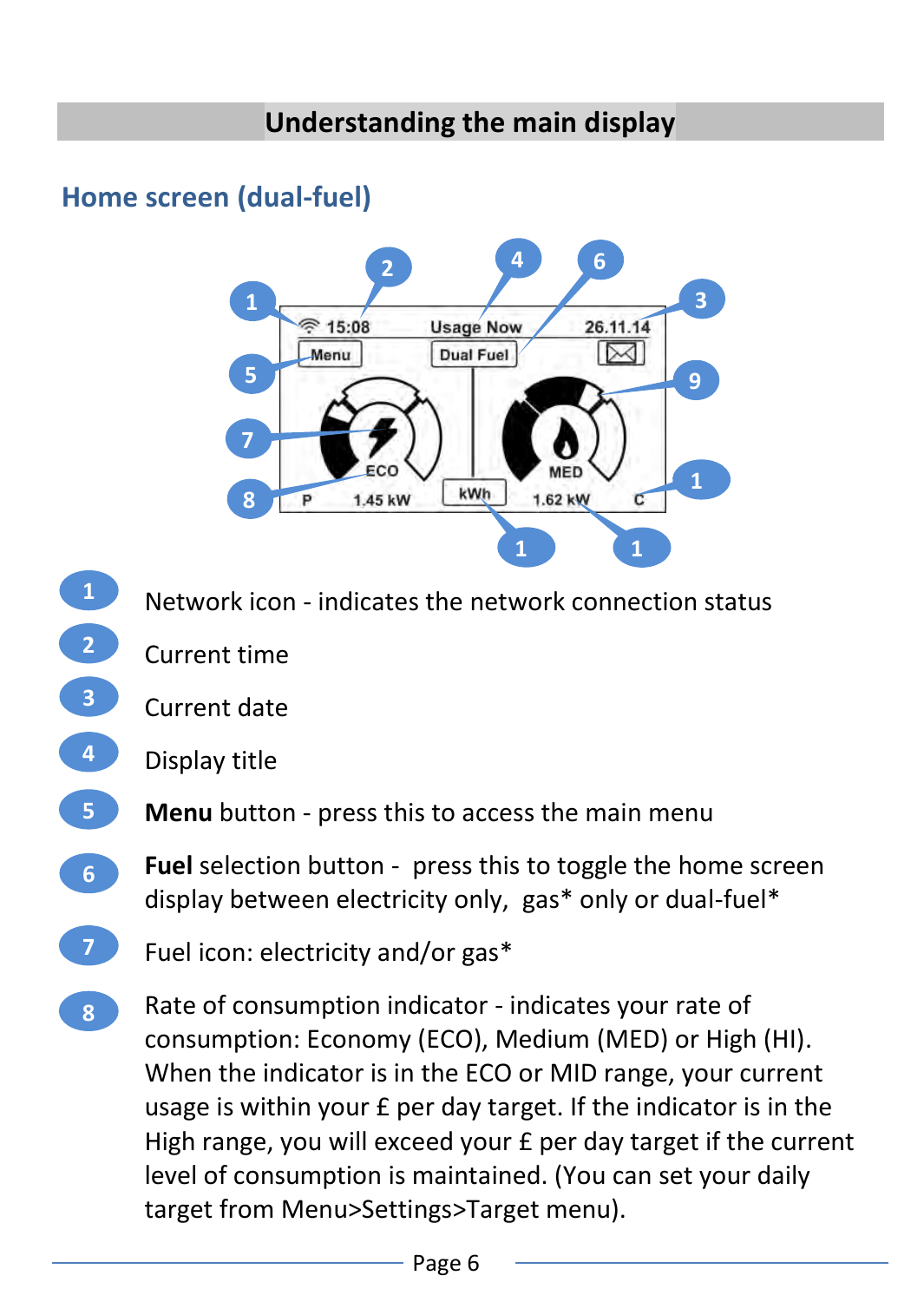

selected unit; energy cost per hour (£/h) or kilowatt hour value (kWh) or carbon dioxide emission  $(CO<sub>2</sub>kg)$ 



**\* Gas and dual-fuel displays are only available for gas and dual-fuel consumers.** 

### **Display identifiers**

| c          | Network connection ok                                                            |
|------------|----------------------------------------------------------------------------------|
| π          | Not communicating with the meter(s)                                              |
| ⊙          | No network connection                                                            |
| CO         | Battery charge low; the battery should be replaced if this icon<br>is displayed. |
|            | Message in-box                                                                   |
| ş          | Electricity supply                                                               |
| ۸          | Gas supply                                                                       |
| <b>ECO</b> | Economy                                                                          |
| <b>MED</b> | Medium                                                                           |
| нı         | High                                                                             |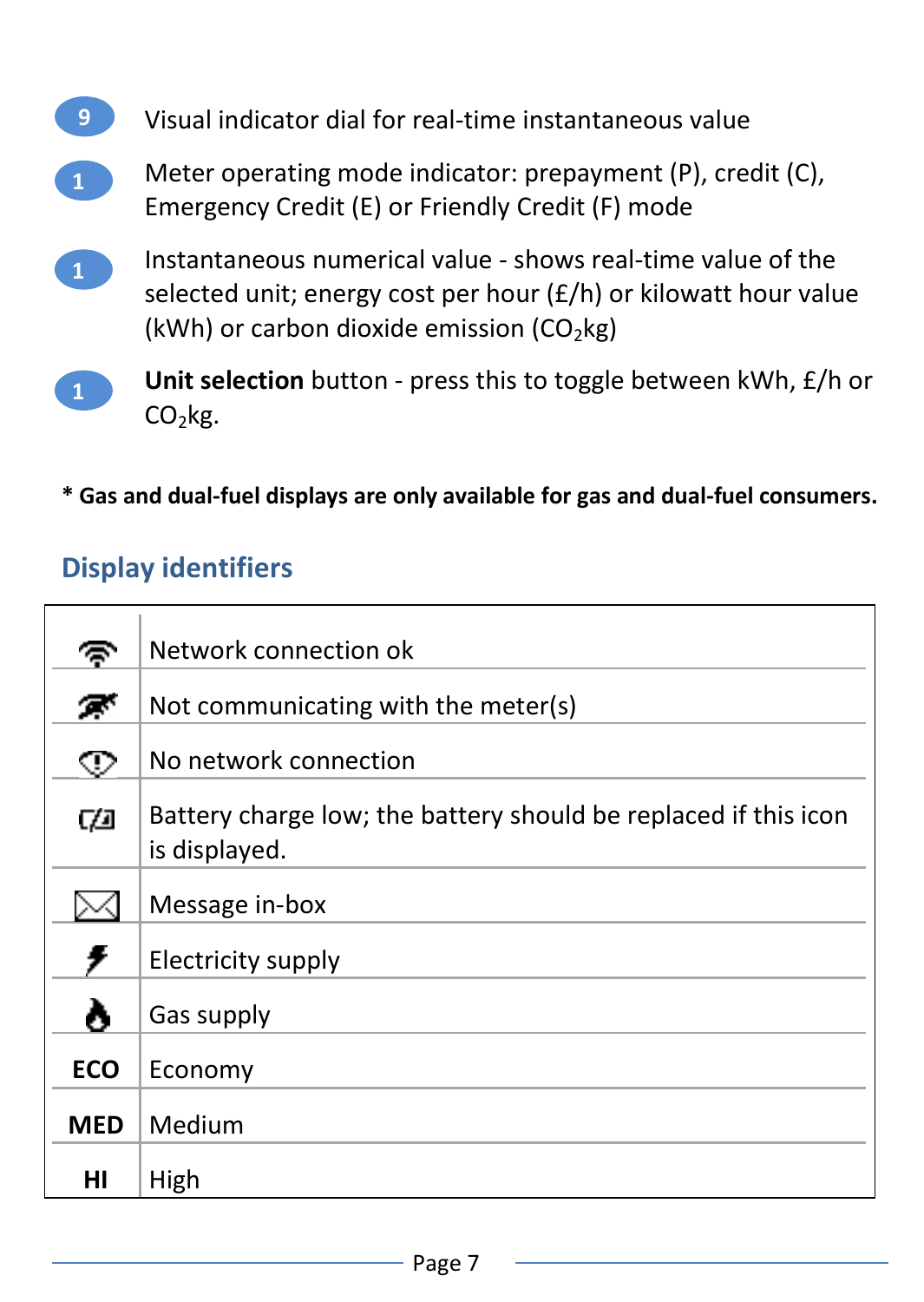| P | Prepayment mode                |
|---|--------------------------------|
| C | Credit mode                    |
| F | <b>Friendly Credit Active</b>  |
| F | <b>Emergency Credit Active</b> |

# **Display page navigation**

#### **Accessing the main menu**



#### **View your real-time energy usage**



The above Home screen for dual-fuel system gives a visual indication of your real-time energy consumption (kWh) or energy cost per hour (£/h) or the resulting carbon emissions (CO<sub>2</sub>kg), use the **Unit selection** button to display the information you wish to see; for electricity or gas, the screens will have additional information specific to the fuel type. The label on the **Unit selection** button shows the type of information being displayed. From the Main Menu, the Electricity and Gas icons will give access to the respective real-time energy usage information.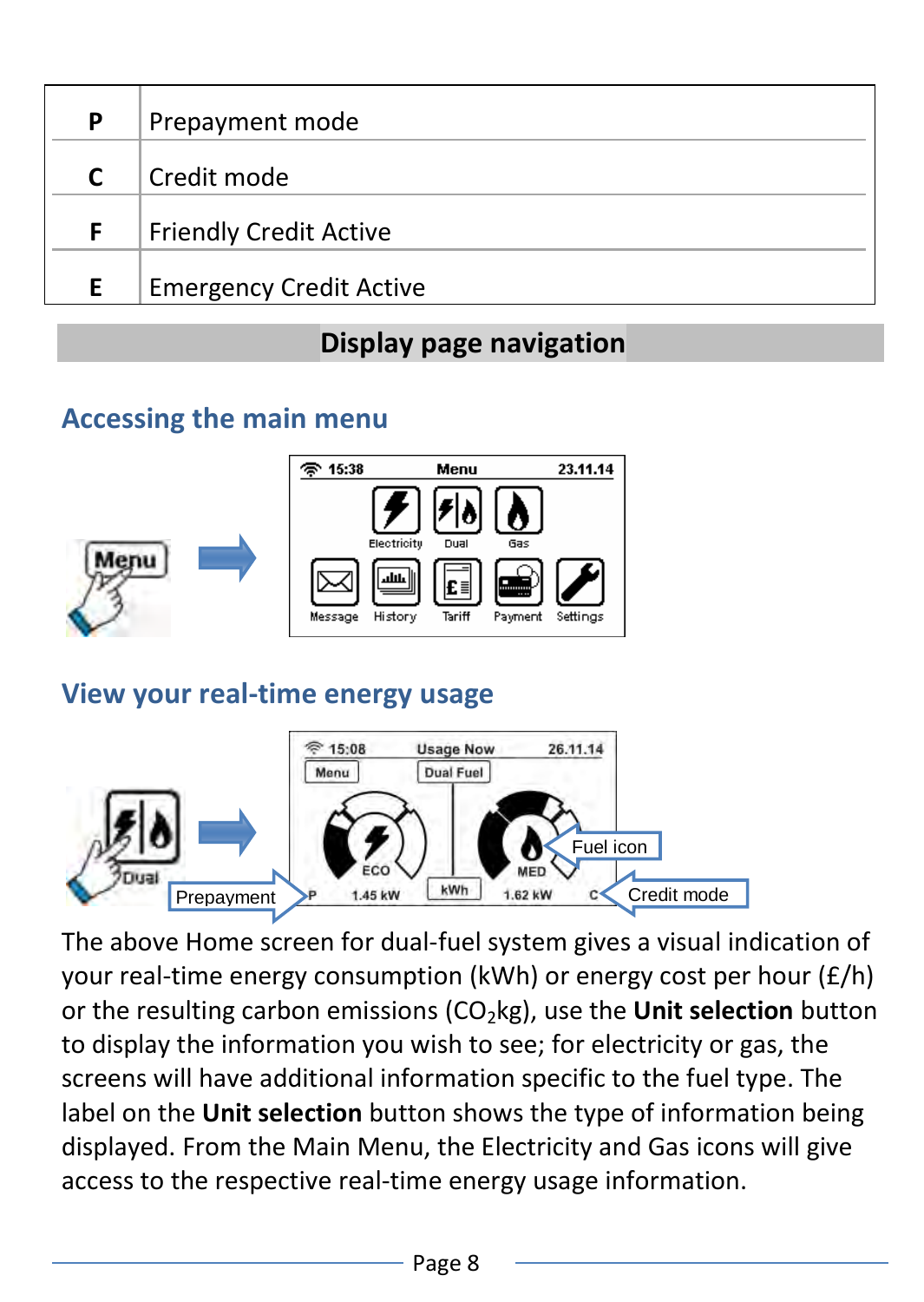#### **Compare your today's energy usage with yesterday**



For electricity fuel type, the right-hand section of the screen displays your energy consumption graph for today with a comparison to yesterday as well as the preset consumption target threshold; use the **Fuel selection** button to select the fuel type and the **Unit selection** button to view  $E/h$  or the resulting carbon dioxide emissions  $CO<sub>2</sub>$ kg.

#### **View your historical energy consumption graphically**



The **History** icon from the main menu allows you to view your energy consumption pattern graphically. In the above screen you will be able to see your half-hourly consumption pattern over the past 24 hours, and daily consumption along with your daily target threshold. You can set your own daily consumption target threshold to help you control your energy consumption and keep your energy bills low. Use the arrow buttons on either side of the graph to scroll backwards and forwards through the data.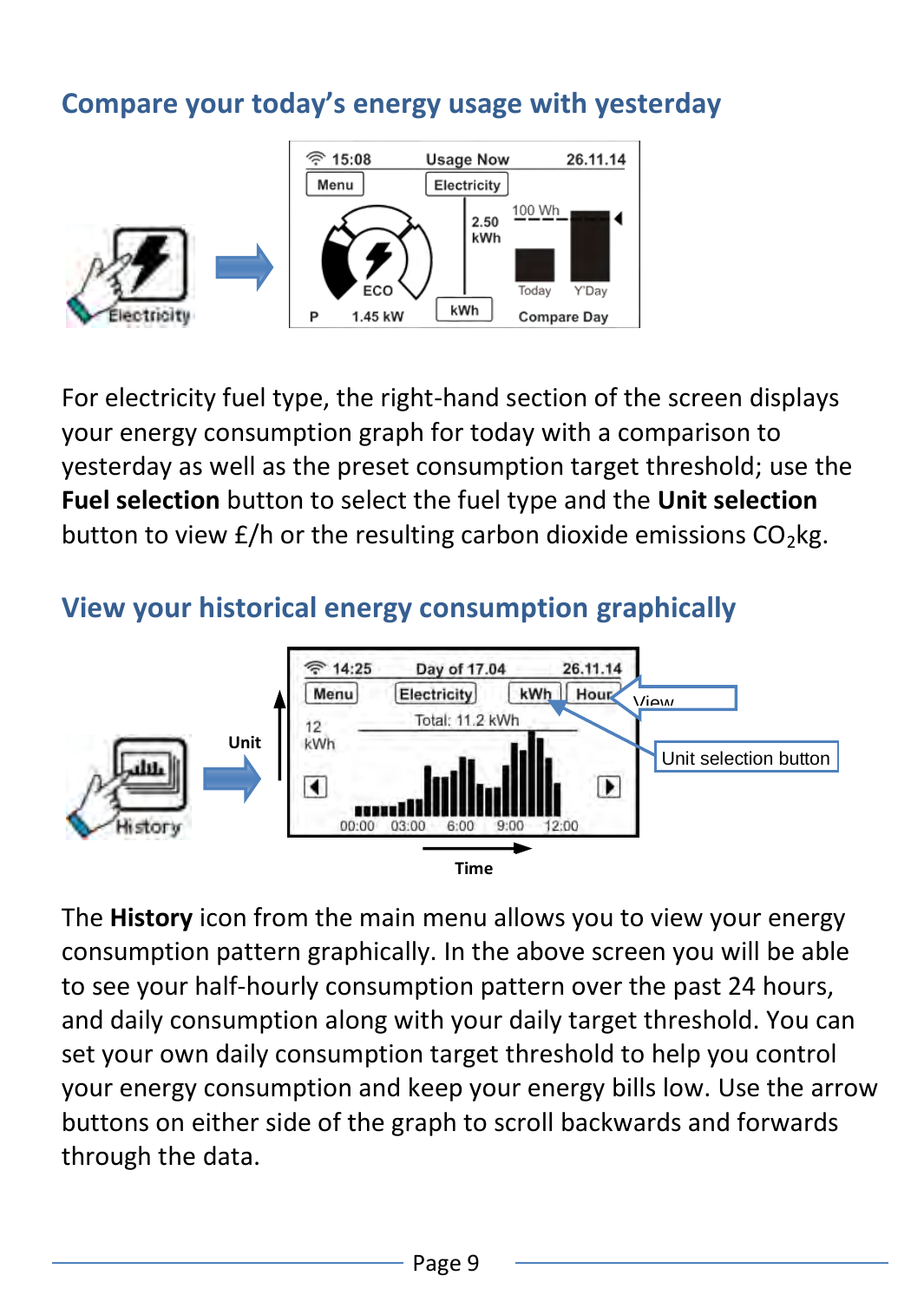On the same screen you can also see your daily, weekly and monthly consumption patterns by using the **View** button or you can check your hourly rate of consumption (£/hour) and carbon emissions by using the **Unit selection** button.

If you have a gas supply, press the **Fuel selection** button to view information related to your gas consumption. Press the **Menu** button to return to the main menu.

# **Check your payment history (Prepayment only)**





| ె 14:25                                     | Transaction |   |       |
|---------------------------------------------|-------------|---|-------|
| Back                                        |             |   |       |
| Type in numbers from<br>vend code token.    |             | 8 | 9     |
| Press 'delete' to correct.<br>Press 'enter' |             | ς | 6     |
| when complete                               |             |   |       |
| History                                     | delete      |   | enter |

You can view the last five payments made in your meter account. The **Payments** icon gives access to the **Transaction** screen from which you can press the **History** button to view your payment history; if you are a dual-fuel consumer, Pipit will give you the option to select the fuel type first.

### **Is your meter running out of credit?**

If you are a prepayment consumer, you can check the balance in your meters account from the **Transaction** screen. Press the **Payment** icon from the main menu, select the desired fuel type i.e. electricity or gas and then press the **History** button to see the balance as shown below: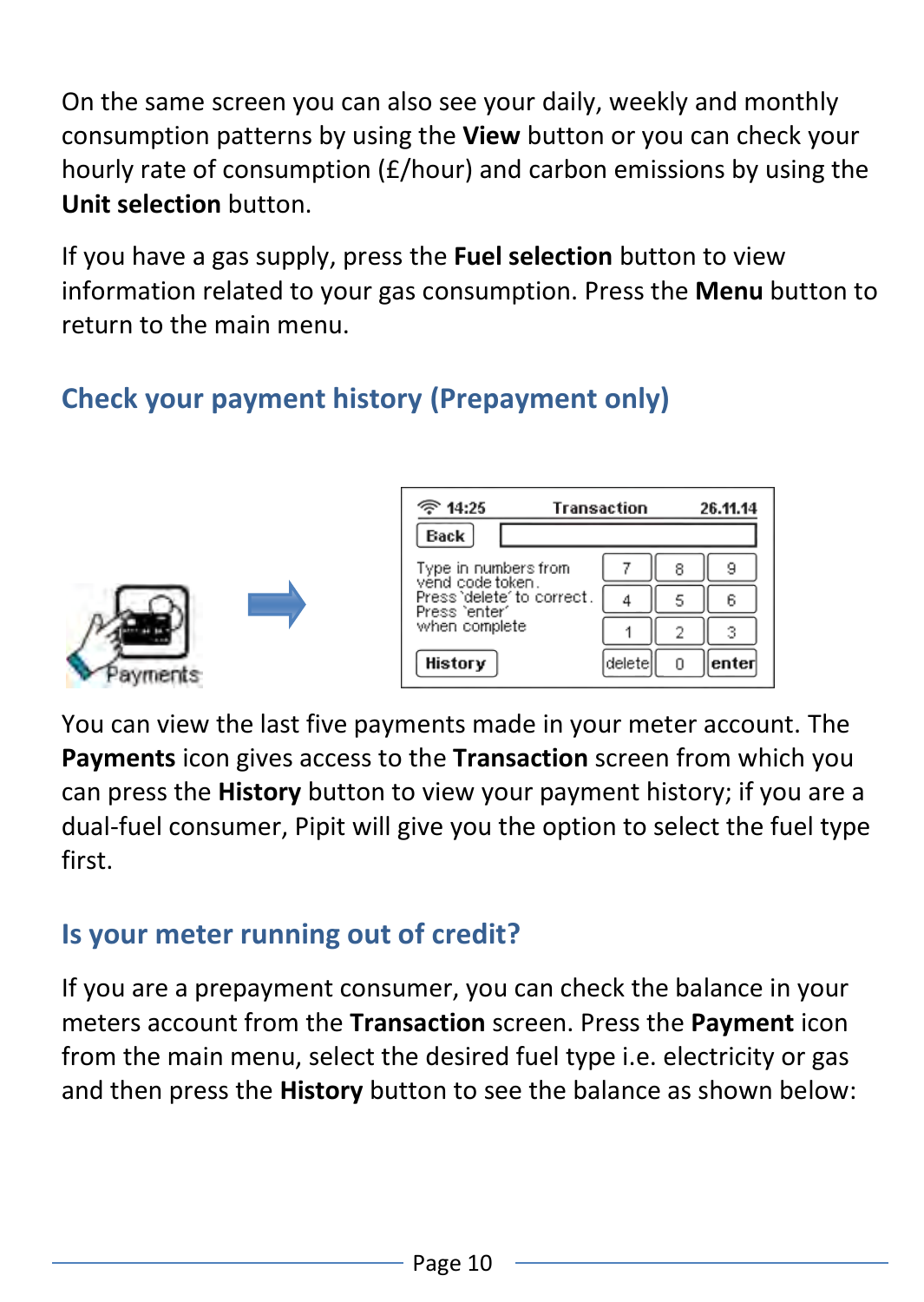| 14:25 | Transaction               |        | 26.11.14 |
|-------|---------------------------|--------|----------|
| Back  | Balance: £25.00<br>Prepay |        |          |
|       | Date                      | Credit |          |
|       | 22.09.14                  | £10.00 |          |
|       | 15.06.14                  | €15.00 |          |
|       | 17.03.14                  | £30.00 |          |
|       | 22.12.13                  | £20.00 |          |
|       | 18 09 13                  | £35.00 |          |

Your meter account balance is displayed at the top right and the list of last five payments made in your meter account will appear below along with their payment dates.

# **View your tariff rate details**



| 15:38 | Tariff                          | 26.11.14 |
|-------|---------------------------------|----------|
| Menu  | Electricity                     |          |
|       | - Eco 5 -                       |          |
|       | <b>•</b> £0.05 for first 10 kWh |          |
|       | £0.10 thereafter                | 17:00    |
|       | £0.12 for first 15 kWh          |          |
|       | £0.18 thereafter                | 18:00    |
|       | £0.15 for the first 10 kWh      |          |

The **Tariff** icon allows you to view the rate you are currently being charged as well as the next rate due. The rate you are currently being charged will appear highlighted. If your tariff includes a standing charge, it will be deducted from your meter account at the start of each day. In the above Tariff example screen 'Eco 5' is the currently active tariff name in which the first 10 kWh of electricity consumption is charged at £0.05 and thereafter the price increases to £ 0.10 until the next tariff rate becomes active which has a different price. The tariff data display scrolls upwards as time and consumption advance. You can use the arrow buttons to see subsequent tariff prices.

If you have a gas supply, press the **Fuel selection** button to view information relating to your gas tariff details. Press the **Menu** button to return to the main menu.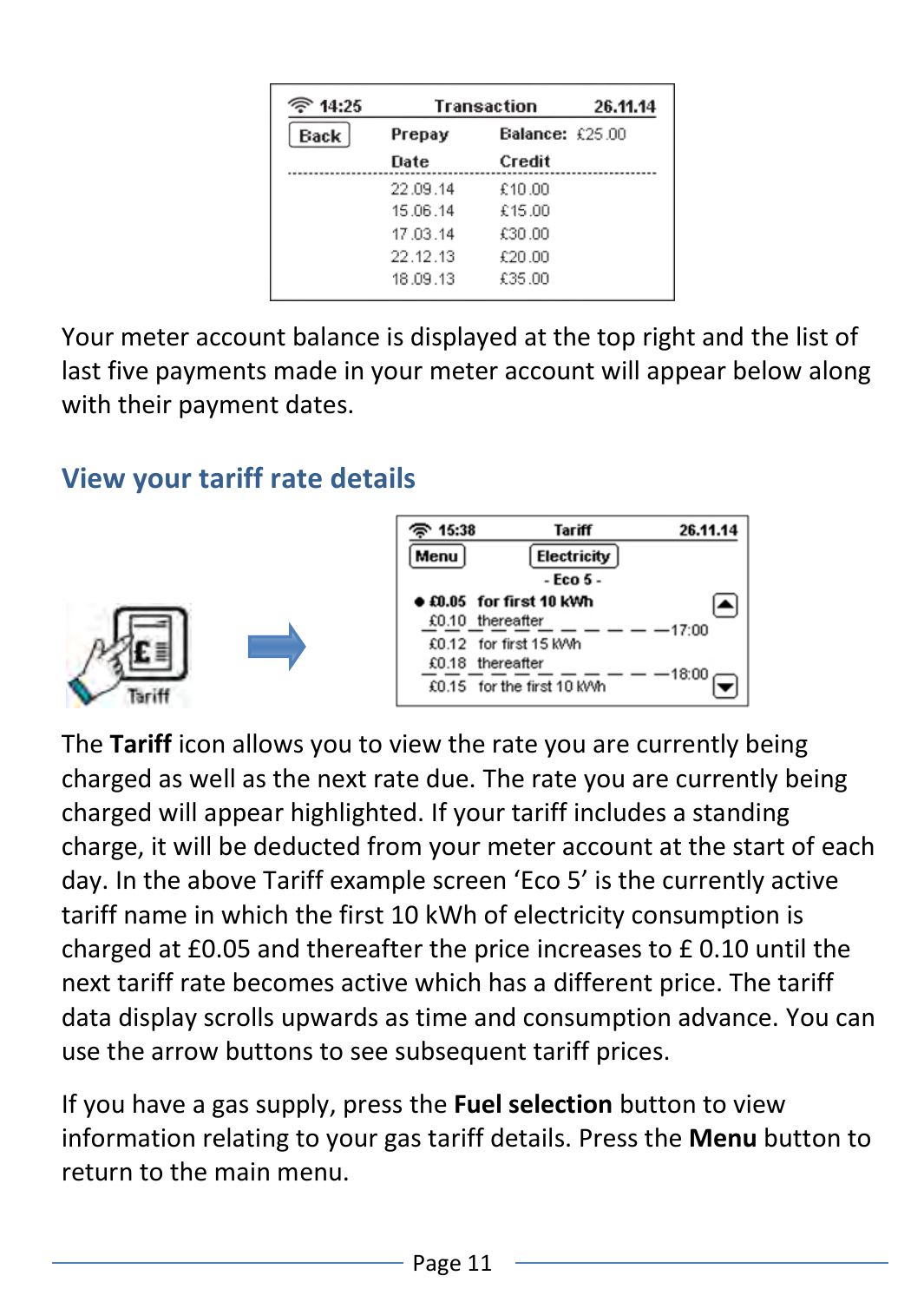# **Topping-up your meter account (Prepayment only)**

You will need your energy payment receipt to top-up amount in your meters account.



| ె 14:25                                     | Transaction |  |  |
|---------------------------------------------|-------------|--|--|
| <b>Back</b>                                 |             |  |  |
| Type in numbers from<br>vend code token.    |             |  |  |
| Press 'delete' to correct.<br>Press 'enter' |             |  |  |
| when complete                               |             |  |  |
| E-Credit<br>History                         | delete      |  |  |

If your payment has not been received by your meter, touching the **Payments** icon from the main menu allows you to access the payment screen to top-up manually; if you are a dual-fuel consumer, Pipit will give you the option to select the fuel type first. In the transaction screen enter the numeric vend code printed on your payment receipt.

**Note:** The **E-Credit** (emergency credit) button will be visible only when the credit in your meter account goes below the low credit level and the E-Credit is not enabled. You can set up your low credit alert level from the **Credit Alert** option under the **Settings** menu.

As your gas meter is battery powered it takes longer to process the vend code than your electricity meter which is powered from the mains supply. Your Pipit will

If you have access to your gas meter you can speed up the processing time by pressing the button on the meter to wake it up.

display a processing screen while it waits for confirmation from the meter of code entry success or failure.

If code processing is successful then Pipit will display a 'Payment successful' message; if unsuccessful then a 'Payment unsuccessful' message with details as to why the code failed and a **Try again** button will be displayed. Press the **Try again** button to enter the vend code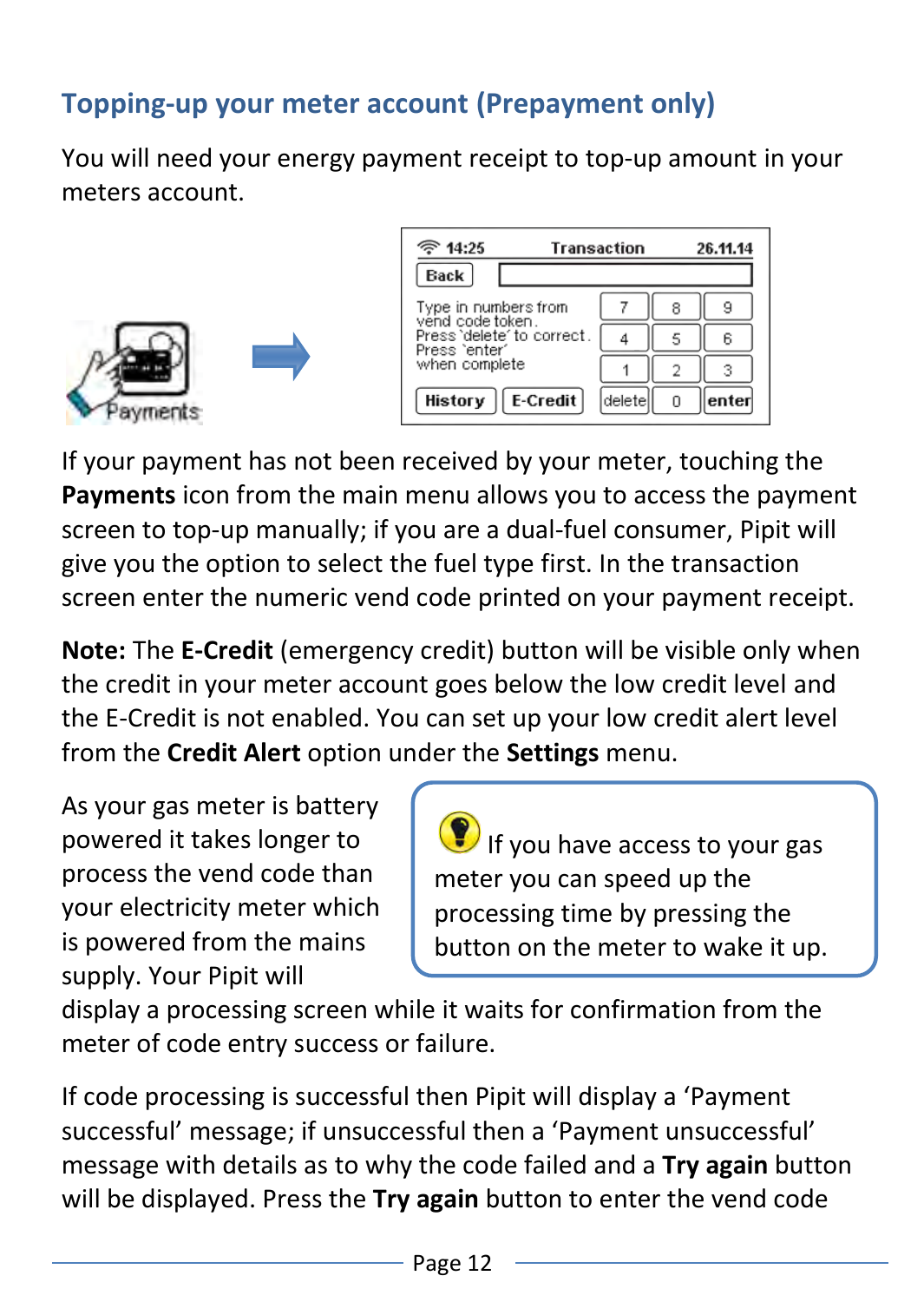again if you think you have entered it incorrectly or used an old code or if you want to enter a new code.

# **Change your Pipit's default settings**







From the **Settings** screen (shown above) you can do the following:

- get information on the HAN network and supplier's helpline
- set your daily energy consumption target level
- turn the alarm sound on or off
- turn the indicator LEDs on or off
- adjust your low credit alert level if you are a prepayment consumer
- turn the DST one-hour offset on or off (during summer only)
- set the display backlight to turn off after 1 minute or stay on constantly
- adjust the touch-screen display contrast
- erase data from your Pipit

**Target level**: allows you to set separate target levels for electricity and gas (if available). By setting the daily consumption target you can visually check if your consumption is above or within your desired target level.

**Credit Alert**: if you are on prepayment you can change the default low credit alert setting to a higher threshold separately for electricity and gas (if available). The alerts will notify you when the credit in your meter account goes below the set threshold.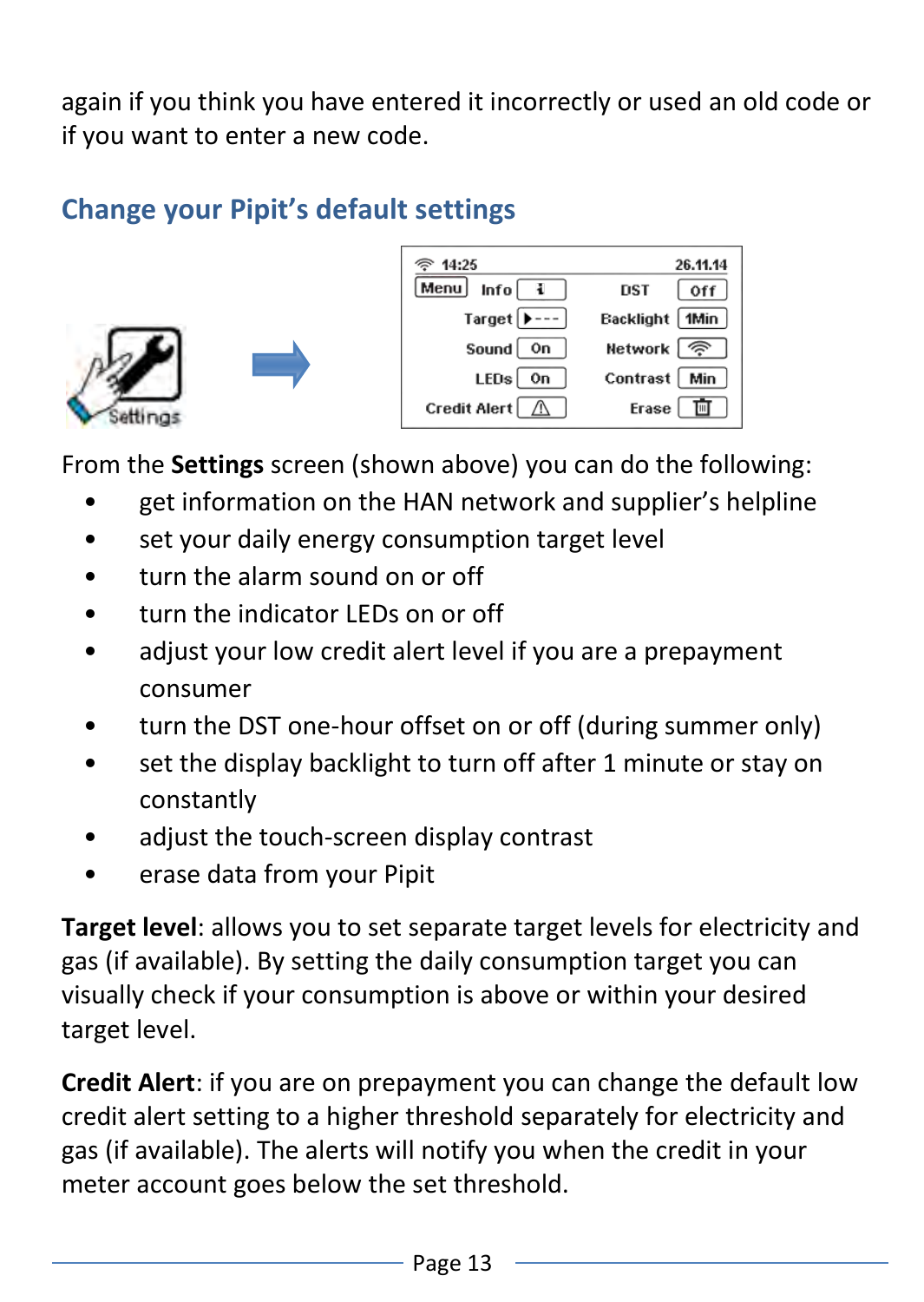#### **Read your messages**

If you have received a new message then the  $\boxtimes$  icon will appear in the top right-hand corner of the Home screen; touch the icon to see the message page as shown below.



You can also access your messages from the main menu by touching the **Messages** icon.



Press the **View** button to see each message. The number of unread messages is also indicated on the top right-hand side of the Messages screen.

# **Activate Emergency Credit (Prepayment only)**

You can activate Emergency Credit (EC) either from the Low Credit or Zero Credit warning screens. Once the credit in your meter's account reaches the Low Credit threshold, EC will be made available for you to activate. If you decide not to activate it a second warning screen will appear when there is no more credit left in your meter which will again offer you the opportunity of activating EC.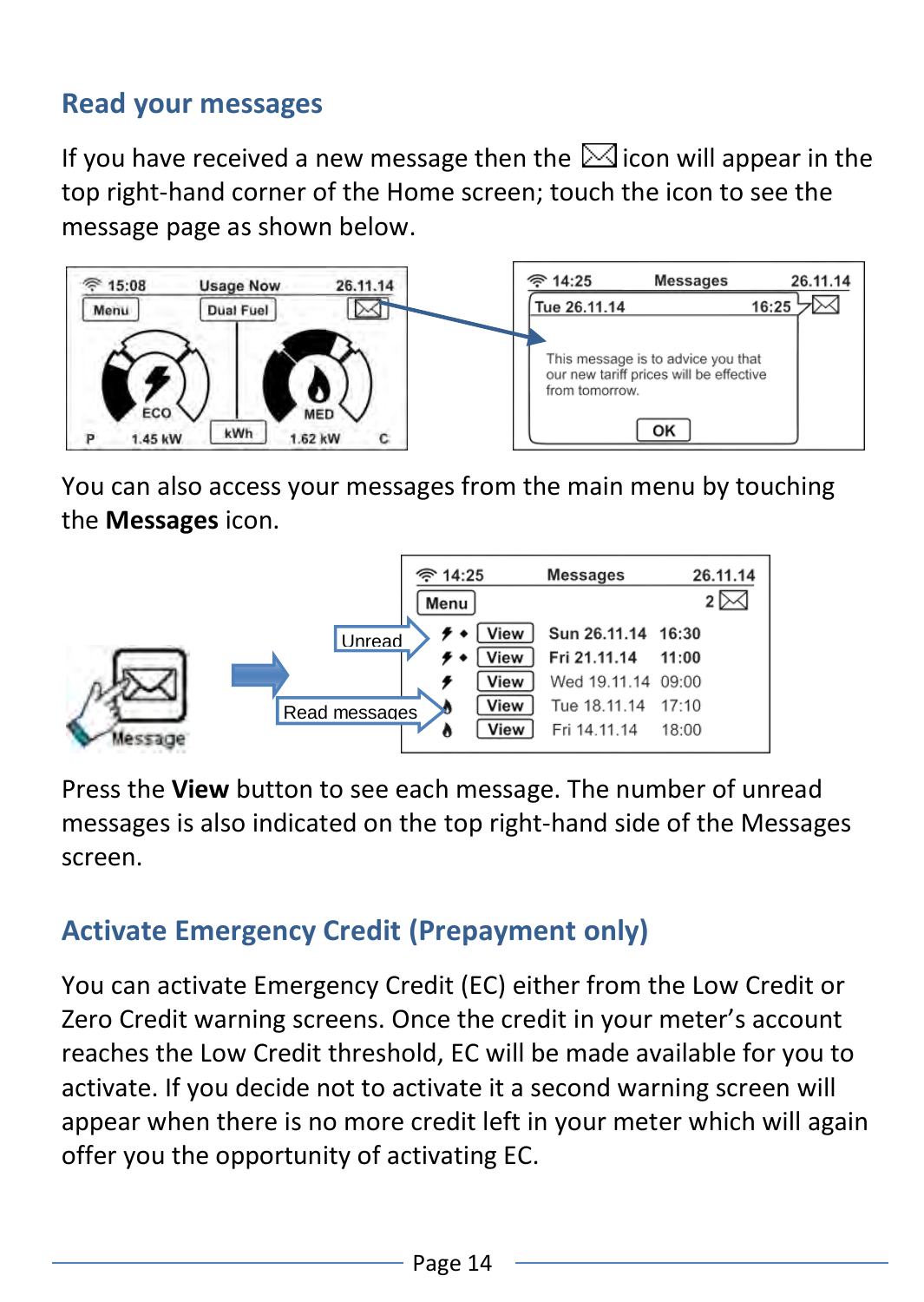

If you press **OK** on the above 'Supply Off' warning screen then your supply will disconnect and the dial on the Home screen will be replaced with the message as shown here.



From any of the above screen, press the **E-Credit** button to activate EC. Once EC is activated, the 'Supply Off' message on the home screen will be replaced with the 'Emergency Credit ON' message as shown here.



# **Avoid supply disconnection**

To avoid sudden supply disconnection, you must top-up the meter account appropriately when you get the low credit warning message.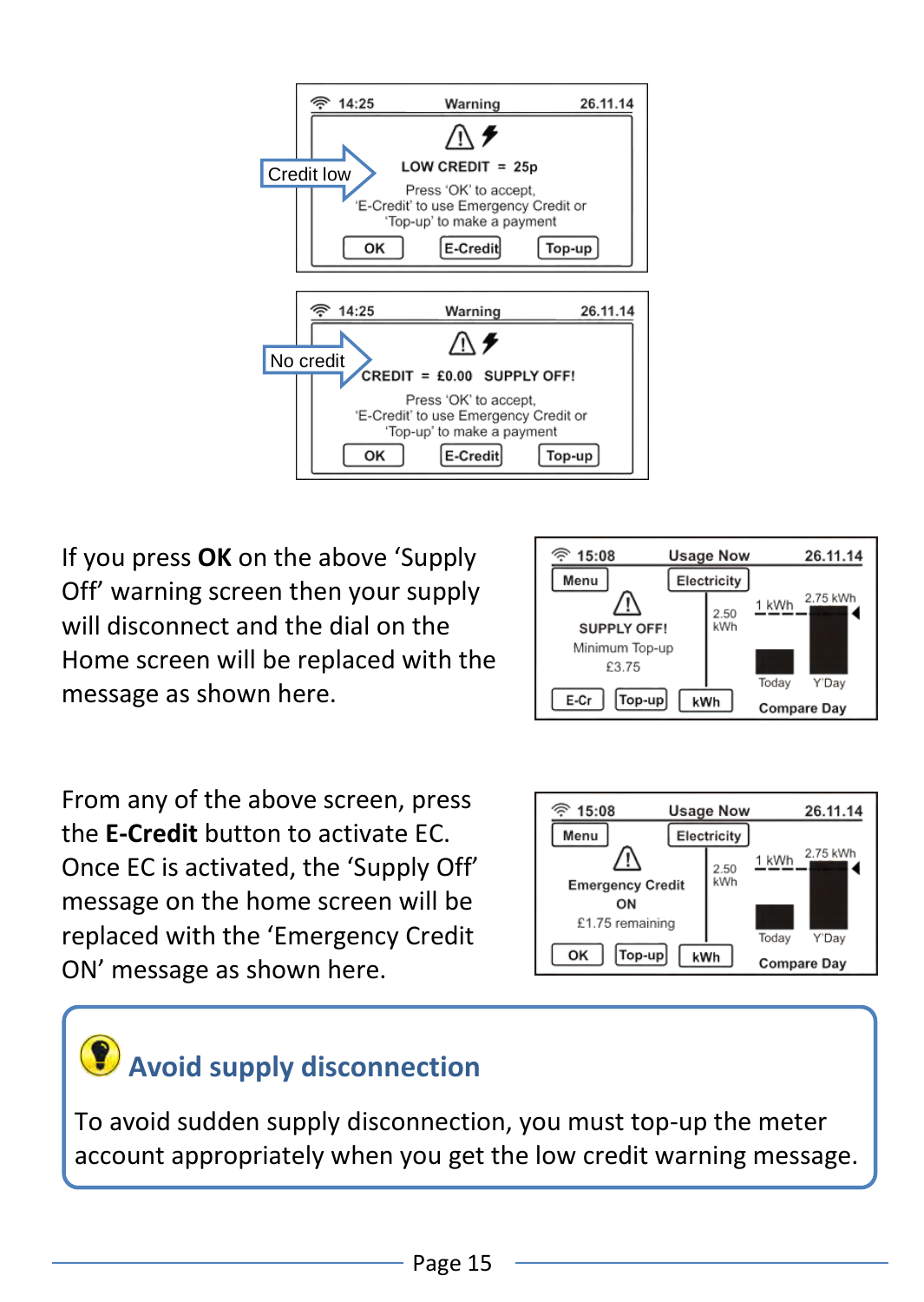#### **Acknowledging alerts**

**Friendly Credit (FC) period on/off alerts**: you will receive an alert at the start of a FC period and again when the FC period ends.

**Emergency Credit alerts**: when emergency credit is low or zero, you must top-up your meter account and follow the alert message instructions to acknowledge.

**Supply restoration alerts**: to reconnect your supply, follow the instructions on the 'Restore Supply' alert screens and acknowledge with the appropriate button presses.

**Note**. You must repay the payment amount due to put your account above zero before supply restoration is permitted.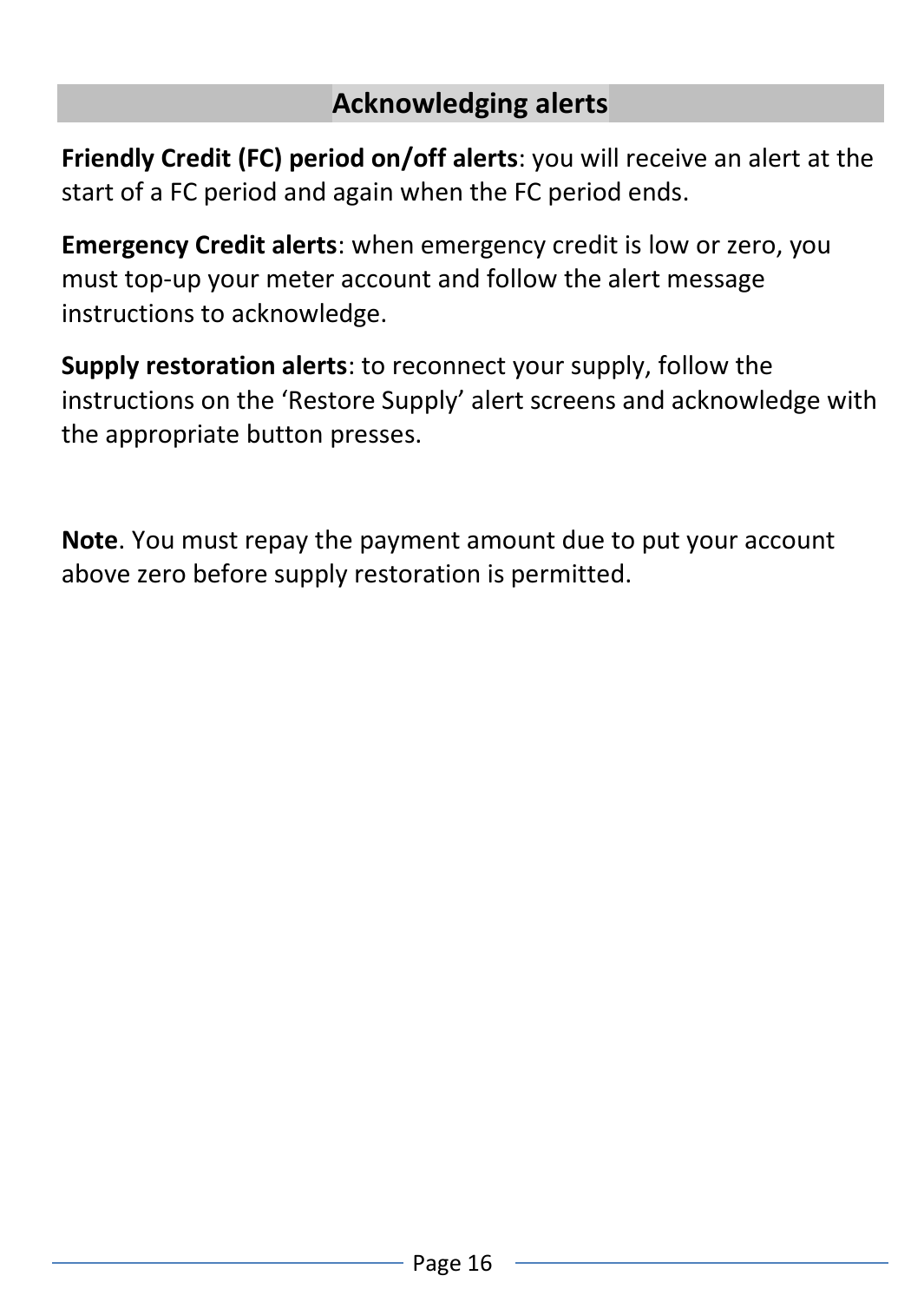# **Using the Pipit 500 on batteries – perform an energy audit of your home appliances**

Your display should be normally connected to mains power at all times. However, the display can operate on batteries for short periods. This allows you to disconnect the unit from mains power and move it around your home to identify how much energy is consumed by individual appliances. On battery power, the display will not give audible alarms.



To operate the display on battery power, insert two AAA batteries in the battery compartment at the rear, making sure that they are the correct way round, and then press the battery button located on the left-hand side of the unit. When using batteries the display will turn off automatically after approximately 90 seconds, if there is no user interaction, in order to preserve battery power. To turn the display on again, press the battery button. A battery strength indicator icon will appear in the top right corner of the screen when the battery charge is low. Batteries must be replaced when discharged.





Use only non-rechargeable alkaline batteries.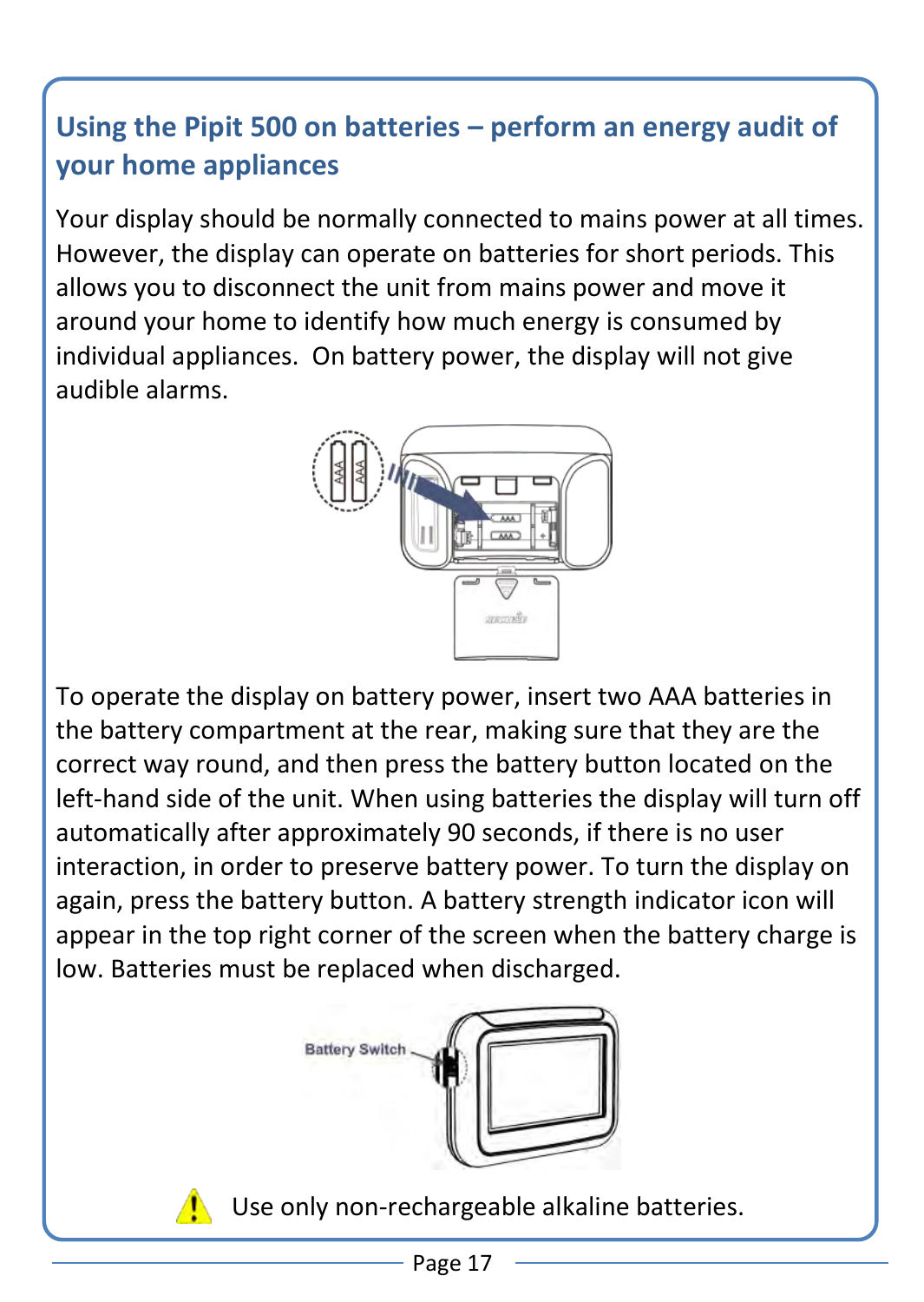### **My Pipit is not pairing/re-pairing to my Smart Meter**

Contact your electricity retailer and confirm that the pairing/binding window at the meter end is open while you try to pair the Pipit with it or, if you are using your retailer's or distributor's consumer portal, ensure that the Pipit is powered-on when the pairing/binding window at the meter end is open.

## **My Pipit is paired with my Smart Meter but the Home screen displays '\_\_' instead of a value**

'\_ \_' indicates that the Pipit is not receiving data from your Smart Meter. If the Network icon  $\widehat{\mathcal{F}}$  is replaced with  $\widehat{\mathcal{F}}$  then the Pipit is not communicating with your meters. Please contact your electricity retailer for assistance.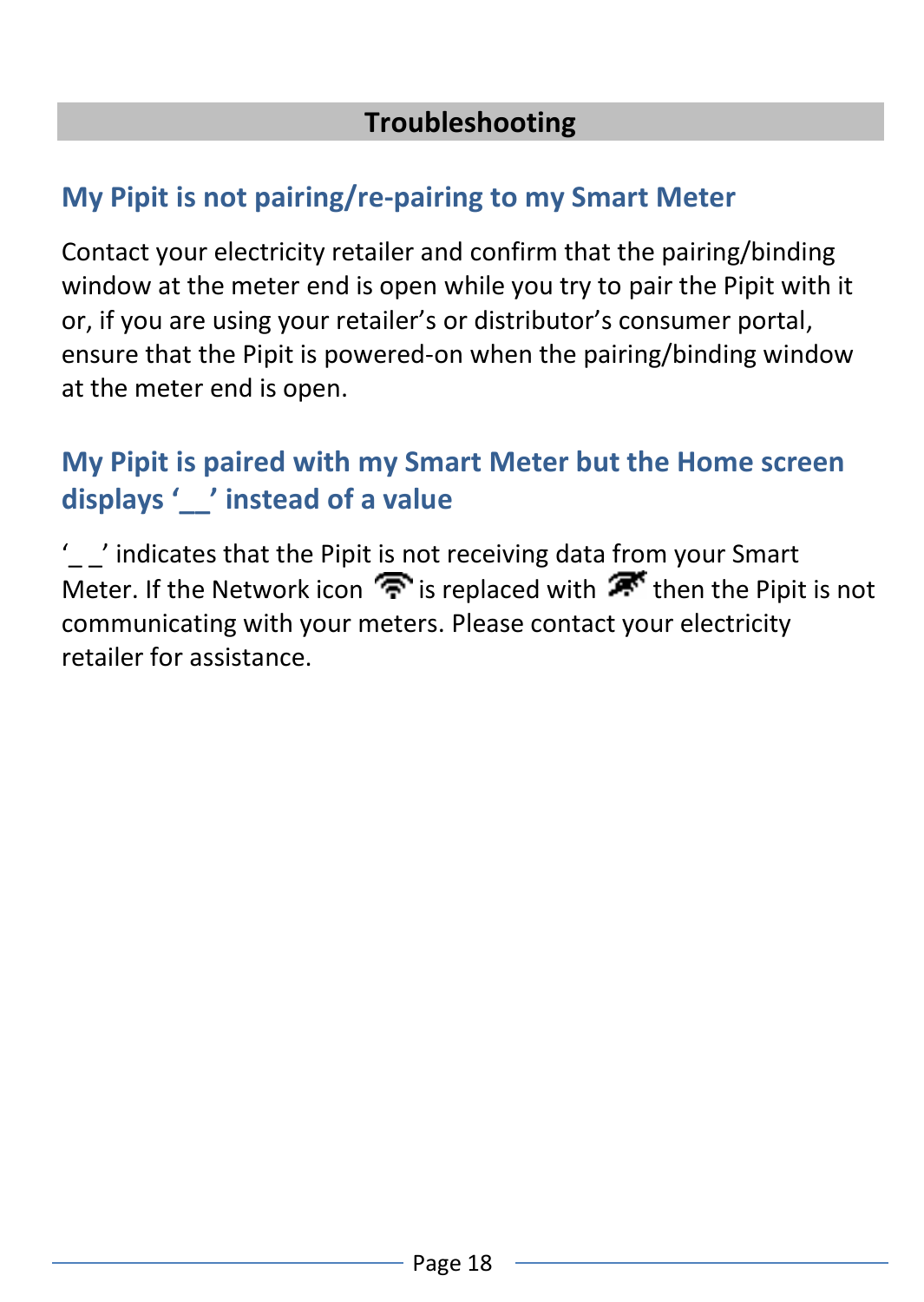#### **Limited warranty**

*This Secure product is warranted to be free from defects in materials or workmanship for one year from the date of purchase. Within this period, Secure will, at its sole discretion, repair or replace the product.* 

*Such repairs or replacement will be made at no charge to the customer for parts or labour, provided that the customer shall be responsible for any transportation cost. This warranty does not apply for (i) cosmetic damage, such as scratches and dents; (ii) consumable parts; (iii) damage caused by accident, abuse, misuse, water, flood, fire, or other acts of nature; (iv) damage caused by service performed by anyone who is not an authorised service provider of Secure; or (v) damage to a product that has been modified or altered. In addition, Secure reserves the right to refuse warranty claims against products or services that are obtained and/or used in contravention of the laws of any country.* 

*This product is intended to be used only as an energy monitor aid and must not be used for any purpose requiring precise measurement of energy consumption. Secure makes no warranty as to the accuracy of this product.* 

*The warranties and remedies contained herein are exclusive and in lieu of all other warranties expressed, implied, or statutory, including any liabilities arising under any warranty of merchantability or fitness for a particular purpose, statutory or otherwise. This warranty gives you specific legal rights, which may vary from state to state.* 

*In no event shall Secure be liable for any incidental, special, indirect or consequential damages.*